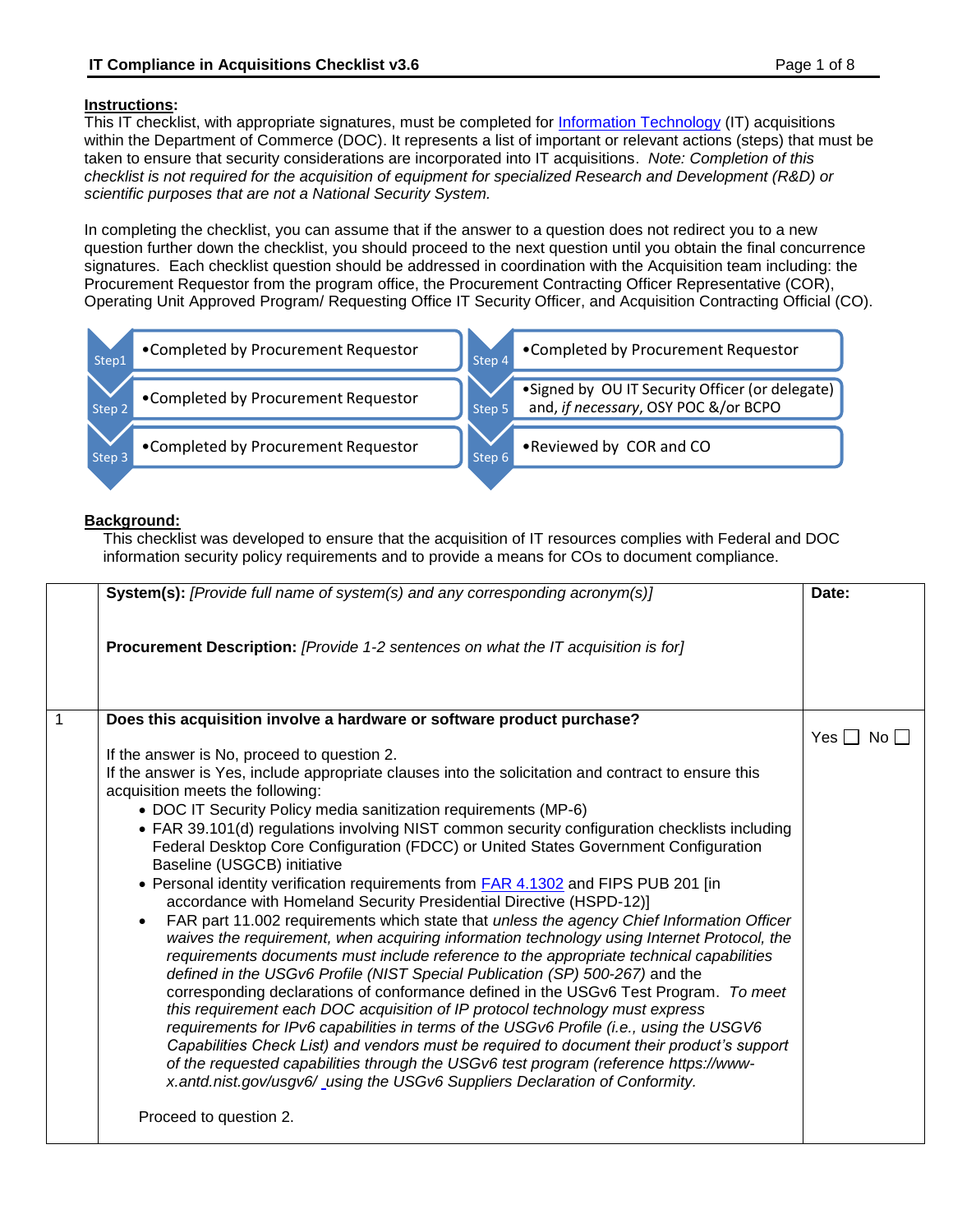| Will any personnel involved in this acquisition perform a function/role that requires access<br>to a system(s) that processes non-public or sensitive DOC data? | Yes $\Box$ No $\Box$ |
|-----------------------------------------------------------------------------------------------------------------------------------------------------------------|----------------------|
| For example, requiring a DOC e-mail account, system administrator access to a DOC system,                                                                       |                      |
| vendor installation/maintenance, or contractor personnel operating system(s) that process DOC                                                                   |                      |
| data or DOC entrusted personally identifiable information (PII) being transferred to, shared with,                                                              |                      |
| and/or accessed by a contractor.                                                                                                                                |                      |
| If the answer is No, proceed to question 3.                                                                                                                     |                      |
| If the answer is Yes, Contracting Officials should work with the COR to incorporate contract                                                                    |                      |
| language from Commerce Acquisition Regulation (CAR) Final Rule 48 CFR 13, specifically:                                                                         |                      |
| Determine and document contract risk using the Commerce Acquisition Manual 1337.70.                                                                             |                      |
| Insert the appropriate clauses into the contract based on risk level. Select from the                                                                           |                      |
| following Security Processing Requirements:                                                                                                                     |                      |
| High or Moderate Risk Contracts -- 48 CFR Ch. 13 1352.237-70                                                                                                    |                      |
| Low Risk Contracts - 48 CFR Ch. 13 1352.237.71<br>$\bullet$                                                                                                     |                      |
| National Security Contracts - 48 CFR Ch. 13 1352.237.72<br>$\bullet$                                                                                            |                      |
| Foreign National Visitor and Guest Access to Departmental Resources<br>$\bullet$                                                                                |                      |
| Determine and document appropriate FISMA requirements to be met in the contract, and<br>$\bullet$                                                               |                      |
| assist in the coordination with DOC Office of Security (OSY) for personnel screenings, see                                                                      |                      |
| Chapter 11 Investigative Processing, of the Manual of Security Policies and Procedures,                                                                         |                      |
| and the IT Security Office involving DOC IT Security Policy requirements for a Security                                                                         |                      |
| Assessment & Authorization (A&A).                                                                                                                               |                      |
| Take appropriate action, in consultation with the COR, OSY, and DOC Office of General<br>$\bullet$                                                              |                      |
| Counsel, regarding the personnel screening forms.                                                                                                               |                      |
| Determine the appropriateness of allowing interim access to DOC IT systems pending<br>$\bullet$                                                                 |                      |
| favorable completion of a pre-employment check.                                                                                                                 |                      |
| Incorporate appropriate clauses from FAR 1352.239-72 Security Requirements for                                                                                  |                      |
| Information Technology Resources into the solicitation and contract to ensure that the                                                                          |                      |
| requirements, such as annual IT security awareness training, are enforceable on contract<br>personnel.                                                          |                      |
| Take appropriate action, in consultation with your Privacy Officer, to ensure that the                                                                          |                      |
| services, systems, and/or products being procured comply with existing privacy laws and                                                                         |                      |
| policies regarding protection, maintenance, dissemination and disclosure of information.                                                                        |                      |
| <b>FAR Subpart 4.19</b> - Basic Safeguarding of Covered Contractor Information Systems                                                                          |                      |
| o FAR Clause 52.204-21                                                                                                                                          |                      |
| FAR Subpart 24.1-Protection of Individual Privacy                                                                                                               |                      |
| <b>FAR Clause 52.224-1 "Privacy Act Notification"</b>                                                                                                           |                      |
| FAR Clause 52.224-2 "Privacy Act"<br>$\circ$                                                                                                                    |                      |
| FAR 39.101-Acquisition of Information Technology-General-Policy                                                                                                 |                      |
| FAR 39.105-Acquisition of Information Technology-General-Privacy                                                                                                |                      |
| FAR 39.106- Acquisition of Information Technology-General-Contract Clause                                                                                       |                      |
| <b>FAR Clause 52.239-1</b> "Privacy or Security Safeguards"<br>$\circ$                                                                                          |                      |
| <b>FAR Subpart 27.4-Rights in Data and Copyrights</b>                                                                                                           |                      |
| In consultation with the Contracting Officer, make sure FAR and all other applicable                                                                            |                      |
| clauses protecting personal privacy interests are included (e.g., 48 CFR 24.104).                                                                               |                      |
| Proceed to question 3.                                                                                                                                          |                      |
|                                                                                                                                                                 |                      |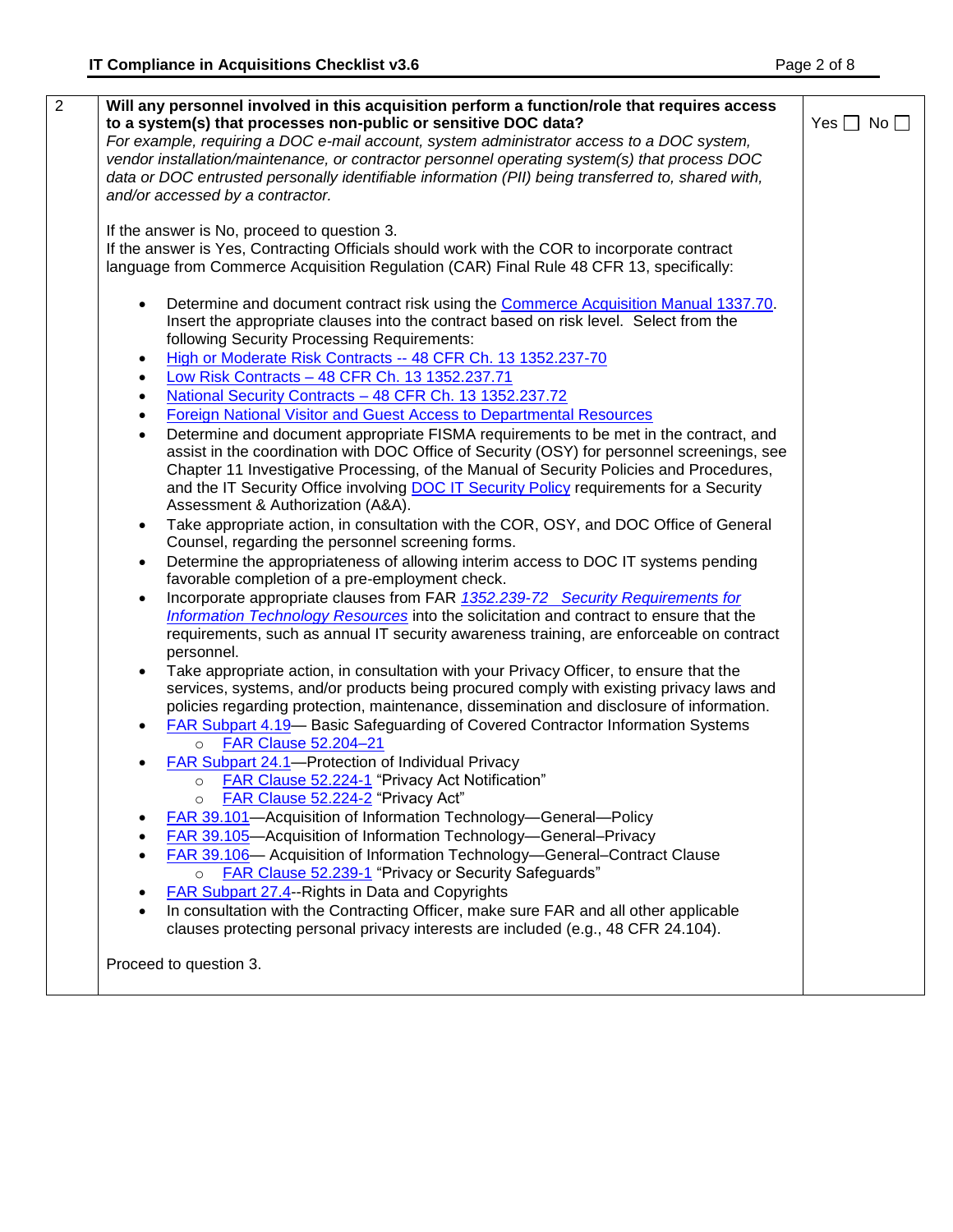| $\overline{3}$ | Will this acquisition involve Government property located at an off-site contractor-controlled                                                                                                                                                                                                   |                      |  |  |  |
|----------------|--------------------------------------------------------------------------------------------------------------------------------------------------------------------------------------------------------------------------------------------------------------------------------------------------|----------------------|--|--|--|
|                | facility that will be used for transmitting, processing, and storing DOC data?                                                                                                                                                                                                                   | Yes $\Box$ No $\Box$ |  |  |  |
|                | If the answer is No, proceed to question 4.                                                                                                                                                                                                                                                      |                      |  |  |  |
|                | If the answer is Yes, include FAR 1352.239-72, Security Requirements for Information Technology                                                                                                                                                                                                  |                      |  |  |  |
|                | Resources, and incorporate the applicable privacy clauses below from the FAR, into the solicitation                                                                                                                                                                                              |                      |  |  |  |
|                | and contract. Initiate the appropriate Security Assessment & Authorization (A&A) of the contractor                                                                                                                                                                                               |                      |  |  |  |
|                | system(s) involved and include clauses to ensure this acquisition meets DOC IT Security Policy                                                                                                                                                                                                   |                      |  |  |  |
|                | requirements for transmitting, processing, and storing data.                                                                                                                                                                                                                                     |                      |  |  |  |
|                | <b>FAR Subpart 4.19– Basic Safeguarding of Covered Contractor Information Systems</b>                                                                                                                                                                                                            |                      |  |  |  |
|                | o FAR Clause 52.204-21<br>FAR Subpart 24.1-Protection of Individual Privacy                                                                                                                                                                                                                      |                      |  |  |  |
|                | <b>FAR Clause 52.224-1 "Privacy Act Notification"</b><br>$\circ$                                                                                                                                                                                                                                 |                      |  |  |  |
|                | FAR Clause 52.224-2 "Privacy Act"<br>$\circ$                                                                                                                                                                                                                                                     |                      |  |  |  |
|                | <b>FAR 39.101</b> -Acquisition of Information Technology-General-Policy                                                                                                                                                                                                                          |                      |  |  |  |
|                | FAR 39.105-Acquisition of Information Technology-General-Privacy                                                                                                                                                                                                                                 |                      |  |  |  |
|                | FAR 39.106- Acquisition of Information Technology-General-Contract Clause                                                                                                                                                                                                                        |                      |  |  |  |
|                | <b>FAR Clause 52.239-1 "Privacy or Security Safeguards"</b><br>$\circ$                                                                                                                                                                                                                           |                      |  |  |  |
|                | FAR Subpart 27.4--Rights in Data and Copyrights                                                                                                                                                                                                                                                  |                      |  |  |  |
|                |                                                                                                                                                                                                                                                                                                  |                      |  |  |  |
|                | Proceed to question 4.                                                                                                                                                                                                                                                                           |                      |  |  |  |
| $\overline{4}$ | Will this acquisition involve a service level agreement?                                                                                                                                                                                                                                         |                      |  |  |  |
|                | For example, contractor maintenance on DOC system hardware or software, Software as a Service                                                                                                                                                                                                    | Yes $\Box$ No $\Box$ |  |  |  |
|                | (SaaS), i.e., Cloud Computing, or External Data Storage or Contingency Emergency Back-up                                                                                                                                                                                                         |                      |  |  |  |
|                | facility.                                                                                                                                                                                                                                                                                        |                      |  |  |  |
|                | If the answer is No, proceed to question 5.                                                                                                                                                                                                                                                      |                      |  |  |  |
|                | If the answer is Yes, initiate appropriate Security Assessment and Authorization of the contractor                                                                                                                                                                                               |                      |  |  |  |
|                | system(s) involved and include clauses to ensure this acquisition meets DOC IT Security Policy                                                                                                                                                                                                   |                      |  |  |  |
|                | requirements for transmitting, processing, and storing data, NIST SP 800-37 Revision 1: Guide for<br>Applying the Risk Management Framework to Federal Information Systems: A Security Life Cycle<br>Approach (sp800-37-rev1-final.pdf) and SP 800-64 Revision 2, Security Considerations in the |                      |  |  |  |
|                |                                                                                                                                                                                                                                                                                                  |                      |  |  |  |
|                |                                                                                                                                                                                                                                                                                                  |                      |  |  |  |
|                | Information System Development Life Cycle (SP800-64-Revision2.pdf) involving nondisclosure of<br>information. Ensure that data portability, data breach notification, and data disposal are considered                                                                                           |                      |  |  |  |
|                | in the contract. Insert clauses from Commerce Acquisition Manual 1337.70 Section 3.3 IT Service                                                                                                                                                                                                  |                      |  |  |  |
|                | Contracts, into the contract. Also, ensure FAR part 11.002 requirements cited on page 1, question                                                                                                                                                                                                |                      |  |  |  |
|                | 1 of this checklist are followed.                                                                                                                                                                                                                                                                |                      |  |  |  |
|                |                                                                                                                                                                                                                                                                                                  |                      |  |  |  |
|                | Proceed to question 5.                                                                                                                                                                                                                                                                           |                      |  |  |  |
| 5              | <b>Supply Chain Risk Assessment Requirements</b>                                                                                                                                                                                                                                                 |                      |  |  |  |
|                | Part 1 - Section 515 Supply Chain Risk Assessment (SCRA) Applicability:                                                                                                                                                                                                                          |                      |  |  |  |
|                |                                                                                                                                                                                                                                                                                                  |                      |  |  |  |
|                | 5A. Is this an acquisition of new high-impact or moderate-impact information system? (A                                                                                                                                                                                                          |                      |  |  |  |
|                | new high-impact or moderate-impact information system is defined as: acquisition of a new                                                                                                                                                                                                        | Yes $\Box$ No $\Box$ |  |  |  |
|                | information system that is designated as FIPS 199 moderate-impact or high-impact; is subject to the                                                                                                                                                                                              |                      |  |  |  |
|                | reporting requirements of 44 U.S.C. Section 3505(c) FISMA Reportable System; and for which a                                                                                                                                                                                                     |                      |  |  |  |
|                | new system inventory record will be created and entered into the CSAM in accordance with CITR-                                                                                                                                                                                                   |                      |  |  |  |
|                | 019 Risk Management Framework (RMF). Reference CITR - 023: Pre-Acquisition Supply Chain                                                                                                                                                                                                          |                      |  |  |  |
|                | Risk Assessment Section 6.1 at https://connection.commerce.gov/policy/20140528/it-security-<br>program-policy-commerce-information-technology-requirements-and-policy.)                                                                                                                          |                      |  |  |  |
|                |                                                                                                                                                                                                                                                                                                  |                      |  |  |  |
|                | If the answer to 5A is Yes, a SCRA is required.<br>If the answer to 5A is No, a SCRA is not required.                                                                                                                                                                                            |                      |  |  |  |
|                |                                                                                                                                                                                                                                                                                                  |                      |  |  |  |
|                | Part 2 - National Security System (NSS) SCRA Applicability:                                                                                                                                                                                                                                      |                      |  |  |  |
|                |                                                                                                                                                                                                                                                                                                  |                      |  |  |  |
|                |                                                                                                                                                                                                                                                                                                  |                      |  |  |  |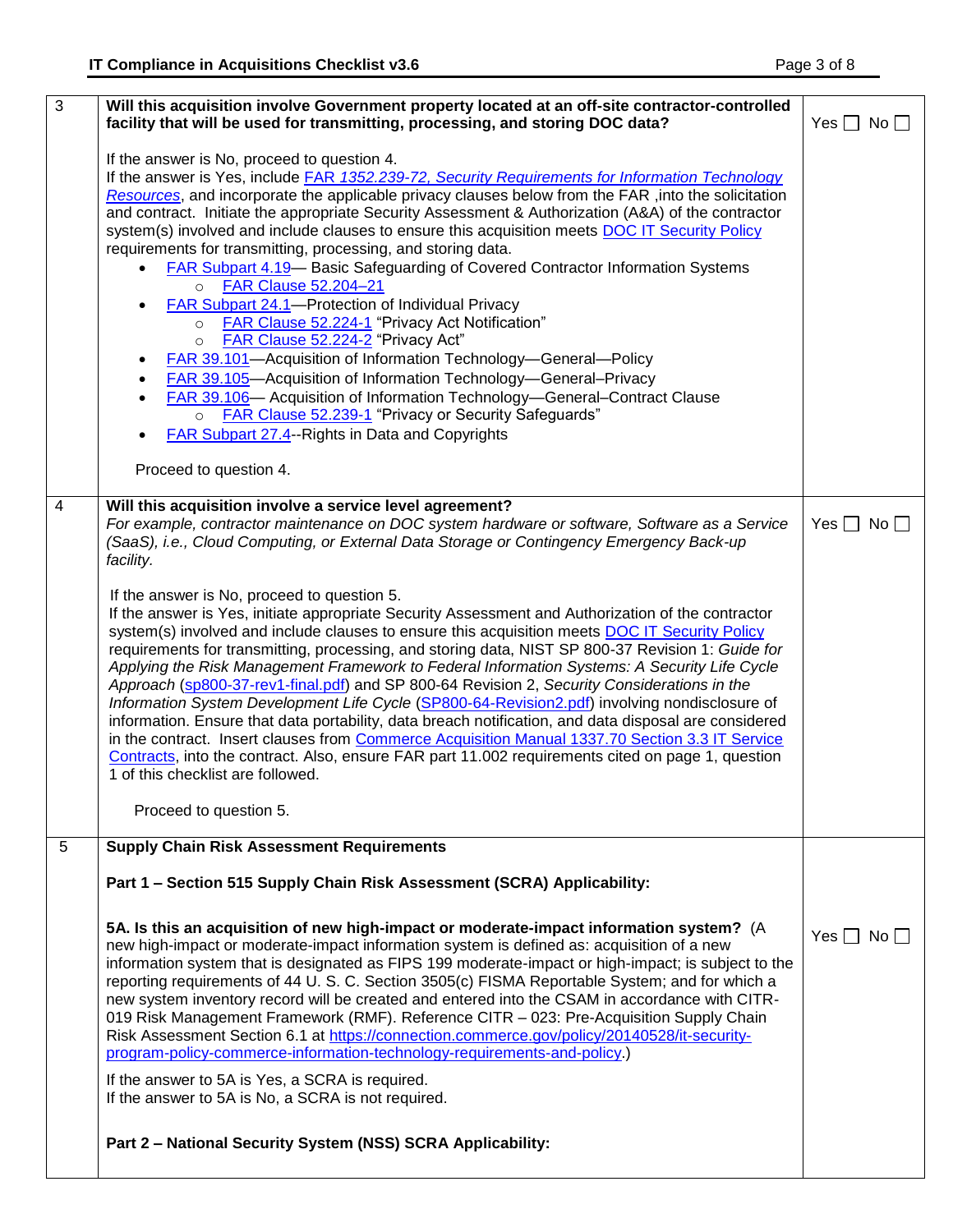| software?                 | 5B. Is this an acquisition for a NSS (Classified or Unclassified), including IT equipment and                                                                                    | Yes $\Box$ No        |
|---------------------------|----------------------------------------------------------------------------------------------------------------------------------------------------------------------------------|----------------------|
| items?                    | 5C If the answer to 5B is Yes, is the acquisition exclusively for any of the following types of                                                                                  | Yes $\Box$ No $\Box$ |
|                           | - Cabling (i.e. Cat 5 or Fiber Optic)                                                                                                                                            |                      |
| - Cable Adaptors          |                                                                                                                                                                                  |                      |
| - Power Cable             |                                                                                                                                                                                  |                      |
| - Keyboard (Wired)        | - Network Server Rack                                                                                                                                                            |                      |
| - Mouse (Wired)           |                                                                                                                                                                                  |                      |
|                           | - Items with no integrated circuitry (i.e. Monitor stands)                                                                                                                       |                      |
|                           | If the answer to 5C is Yes, a SCRA is not required.                                                                                                                              |                      |
|                           | If the answer to 5C is No, a SCRA is required.                                                                                                                                   |                      |
| applicable.               | The OU OCIO or designee has reviewed this purchase and confirmed a SCRA is $\Box$ or is not $\Box$                                                                               |                      |
| OU OCIO Point of Contact: |                                                                                                                                                                                  |                      |
|                           |                                                                                                                                                                                  |                      |
| Name:                     | Phone:                                                                                                                                                                           |                      |
| Signature:                |                                                                                                                                                                                  |                      |
| Date:                     |                                                                                                                                                                                  |                      |
| OCIO or designee.         | If a SCRA is required, a warranted CO shall conduct the buy, add required language in<br>solicitation and contract documents, and transmit vendor-provided information to the OU |                      |
|                           |                                                                                                                                                                                  |                      |
|                           | Do you have any supplemental information to add to this checklist?                                                                                                               | Yes $\Box$ No $\Box$ |

# **Signatures:**

By signing this checklist, the Information System Security Officer, Bureau Chief Privacy Officer (if required), Procurement COR, IT Security Officer and Contracting Officer are representing that operating unit information security management oversight and appropriate due diligence were considered for this acquisition process.

## **Cognizant Office of Chief Information Officer Representative (OCIO) (if needed):**

| Name:      | Phone: |
|------------|--------|
| Signature: |        |
| Date:      |        |

**Information System Security Officer (ISSO):**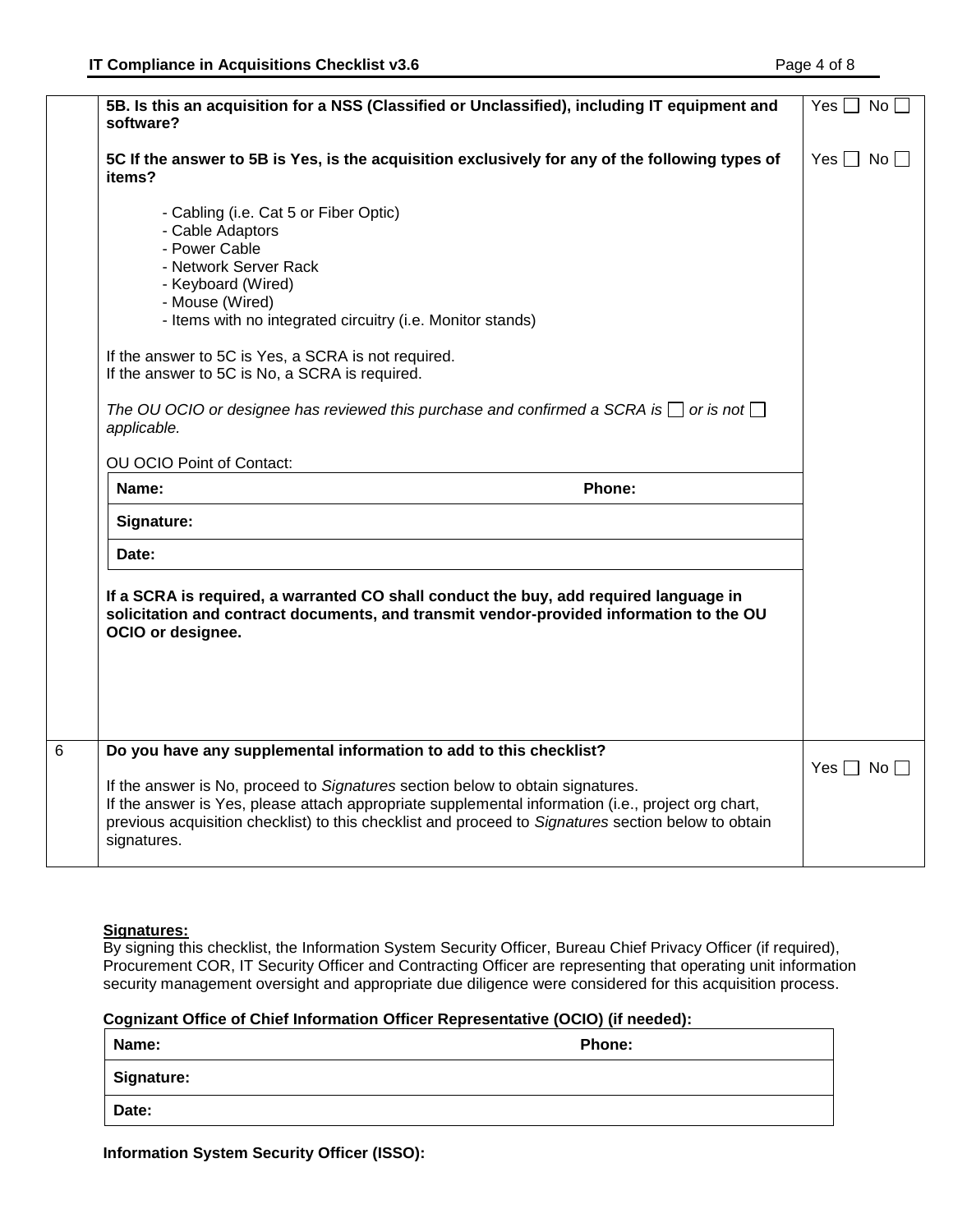| Name:      | <b>Phone:</b> |
|------------|---------------|
| Signature: |               |
| Date:      |               |

#### **Bureau Chief Privacy Officer (BCPO) (BCPO signature is required if the answer to question 2 and/or 3 is "Yes.")**

| Name:             | Phone: |
|-------------------|--------|
| <b>Signature:</b> |        |
| Date:             |        |

| <b>Procurement COR:</b> |  |
|-------------------------|--|
|                         |  |

| Name:      | <b>Phone:</b> |
|------------|---------------|
| Signature: |               |
| Date:      |               |

# **Operating Unit approved Program/Requesting Office IT Security Officer:**

| Name:      | <b>Phone:</b> |
|------------|---------------|
| Signature: |               |
| Date:      |               |

# **Contracting Officer:**

| Name:      | Phone: |
|------------|--------|
| Signature: |        |
| Date:      |        |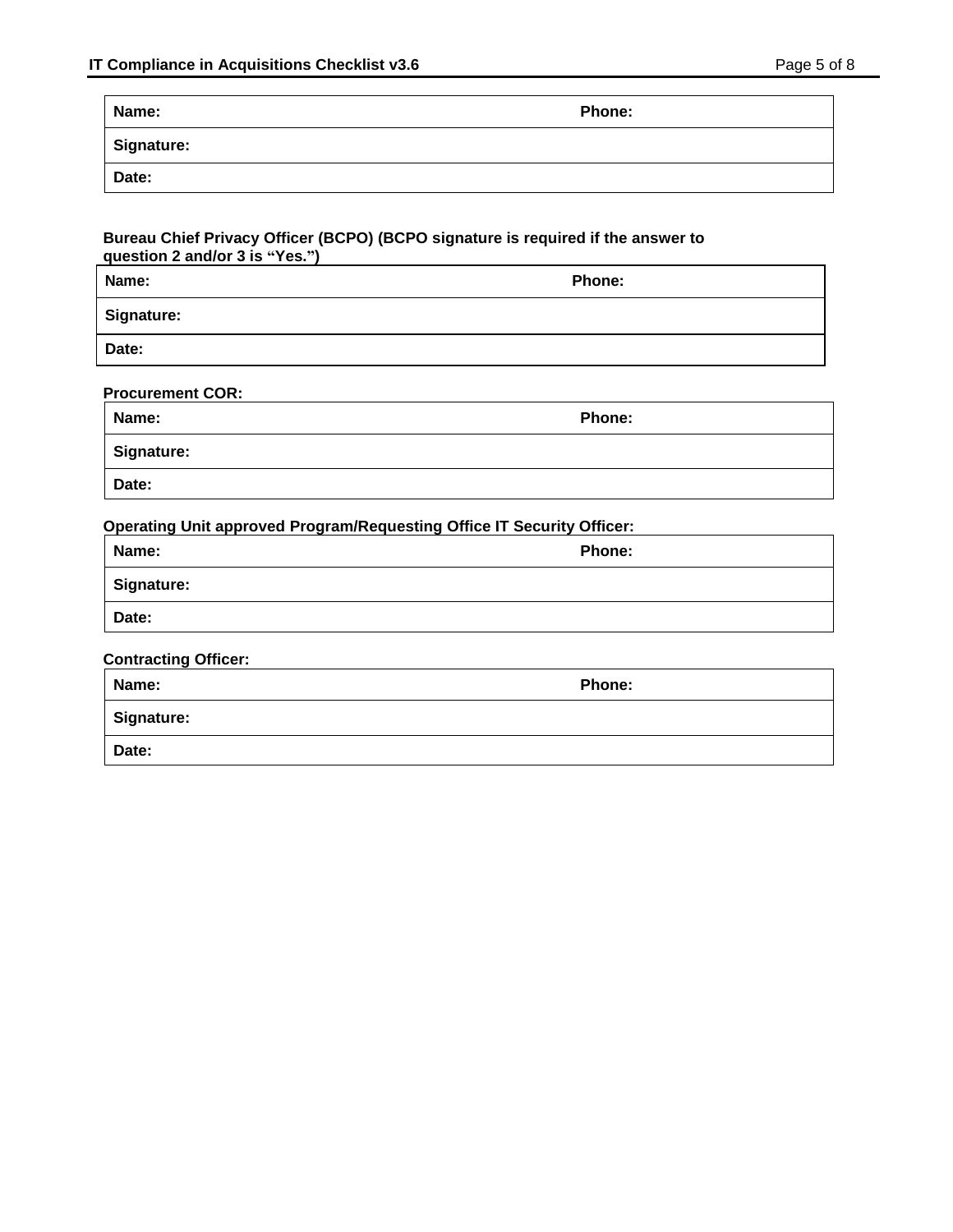# **IT Security Compliance in Acquisition Checklist**

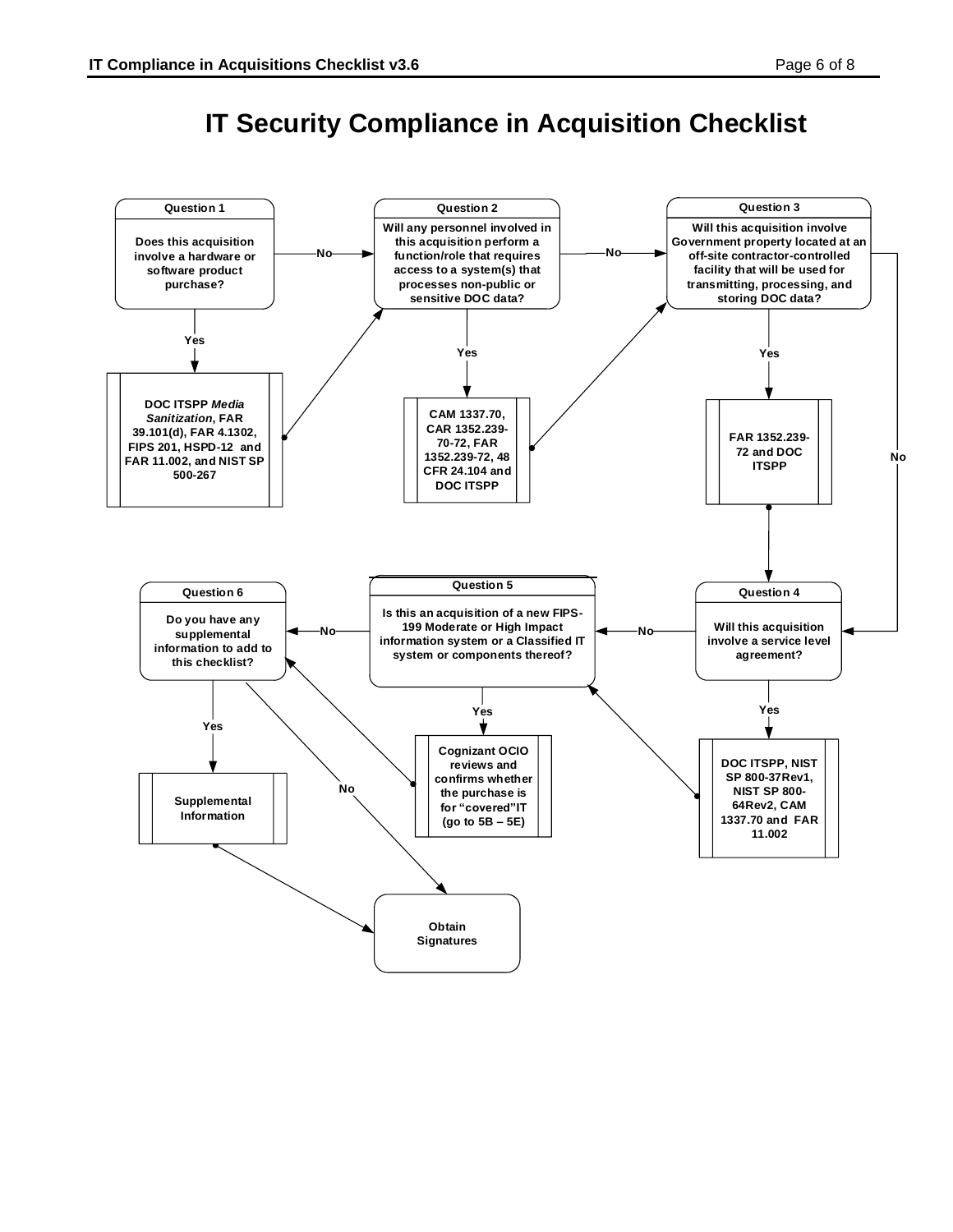# **References:**

<span id="page-6-0"></span>**Definition of Information Technology:** includes hardware, application software, system software, and information (data). Information technology services include, but are not limited to, the management, operation (including input, processing, transmission, and output), maintenance, programming, and system administration of computer systems, networks, and telecommunications systems. [\[return to instructions\]](#page-0-0)

**Commerce Acquisition Manual Chapter 1337.70:** Personnel Security Processing Requirements for DOC **Service** 

[http://www.osec.doc.gov/oam/acquistion\\_management/policy/commerce\\_acquisition\\_manual\\_cam/documents/C](http://www.osec.doc.gov/oam/acquistion_management/policy/commerce_acquisition_manual_cam/documents/CAM_1337-700_Personnel_Security_Requirements.pdf) [AM\\_1337-700\\_Personnel\\_Security\\_Requirements.pdf](http://www.osec.doc.gov/oam/acquistion_management/policy/commerce_acquisition_manual_cam/documents/CAM_1337-700_Personnel_Security_Requirements.pdf)

**Commerce Office of Security (OSY) Manual of Security Policies and Procedures:** http:// [http://home.commerce.gov/osy/SecurityManual/Security Manual.pdf](http://home.commerce.gov/osy/SecurityManual/Security%20Manual.pdf)

**Commerce IT Security Policies: (** [https://connection.commerce.gov/policy/20140528/it-security-program](https://connection.commerce.gov/policy/20140528/it-security-program-policy-commerce-information-technology-requirements-and-policy)[policy-commerce-information-technology-requirements-and-policy\)](https://connection.commerce.gov/policy/20140528/it-security-program-policy-commerce-information-technology-requirements-and-policy)

**Federal Acquisition Regulation (FAR) Case 2005-041, Internet Protocol Version 6 (IPv6):**  <http://edocket.access.gpo.gov/2009/pdf/E9-28931.pdf>

**Federal Acquisition Regulation (FAR) Part 39.101 (d) Policy:** Use of Common Security Configurations [\(https://www.acquisition.gov/sites/default/files/current/far/html/Subpart%2039\\_1.html#wp1096820](https://www.acquisition.gov/sites/default/files/current/far/html/Subpart%2039_1.html#wp1096820) references NIST website [http://checklists.nist.gov\)](http://checklists.nist.gov/).

**Federal Acquisition Regulation (FAR) Subpart 4.13:** Personal Identity Verification [https://www.acquisition.gov/far/current/html/Subpart%204\\_13.html](https://www.acquisition.gov/far/current/html/Subpart%204_13.html)

**Federal Acquisition Regulation Part 11.0002 (G) Policy:** Acquiring information technology using Internet Protocol [https://www.acquisition.gov/sites/default/files/current/far/html/Subpart%2011\\_1.html#wp1086792](https://www.acquisition.gov/sites/default/files/current/far/html/Subpart%2011_1.html#wp1086792)

**Federal Desktop Core Configuration (FDCC):** OMB M-07-18, Ensuring New Acquisitions Include Common Security Configurations, [https://www.whitehouse.gov/sites/whitehouse.gov/files/omb/memoranda/2007/m07-](https://www.whitehouse.gov/sites/whitehouse.gov/files/omb/memoranda/2007/m07-18.pdf) [18.pdf](https://www.whitehouse.gov/sites/whitehouse.gov/files/omb/memoranda/2007/m07-18.pdf)

**National Checklist Program (NCP):** United States Government Repository of Publicly Available Security Checklists [\(http://web.nvd.nist.gov/view/ncp/repository\)](http://web.nvd.nist.gov/view/ncp/repository)

**NIST FIPS PUB 201-1 Change Notice 1:** Personal Identity Verification (PIV) of Federal Employees and Contractors, March 2006, <http://csrc.nist.gov/publications/fips/fips201-1/FIPS-201-1-chng1.pdf>

**NIST SP 500-267:** A Profile for IPv6 in the U.S. Government – Version 1.0, July 2008, <http://www.nist.gov/itl/antd/upload/usgv6-v1.pdf>

**NIST SP 800-37 Revision 1:** Guide for Applying the Risk Management Framework to Federal Information Systems: A Security Life Cycle Approach, February 2010, [\(sp800-37-rev1-final.pdf\)](http://csrc.nist.gov/publications/nistpubs/800-37-rev1/sp800-37-rev1-final.pdf)

**NIST SP 800-64 Revision 2:** Security Considerations in the Information System Development Life Cycle, Revision 2, October 2008, [\(SP800-64-Revision2.pdf\)](http://csrc.nist.gov/publications/nistpubs/800-64-Rev2/SP800-64-Revision2.pdf)

**NIST SP 800-70 Revision 2:** National Checklist Program for IT Products - Guidelines for Checklist Users and Developers, February 2011,<http://csrc.nist.gov/publications/nistpubs/800-70-rev2/SP800-70-rev2.pdf>

**Security Content Automation Protocol (SCAP) Validated Products:** <http://nvd.nist.gov/scapproducts.cfm>

**United States Government Configuration Baseline (USGCB):** USGCB baseline initiative evolved from the Federal Desktop Core Configuration mandate [\(http://usgcb.nist.gov/\)](http://usgcb.nist.gov/)

**USGv6: A Technical Infrastructure to Assist IPv6 Adoption:** <http://www-x.antd.nist.gov/usgv6/index.html>